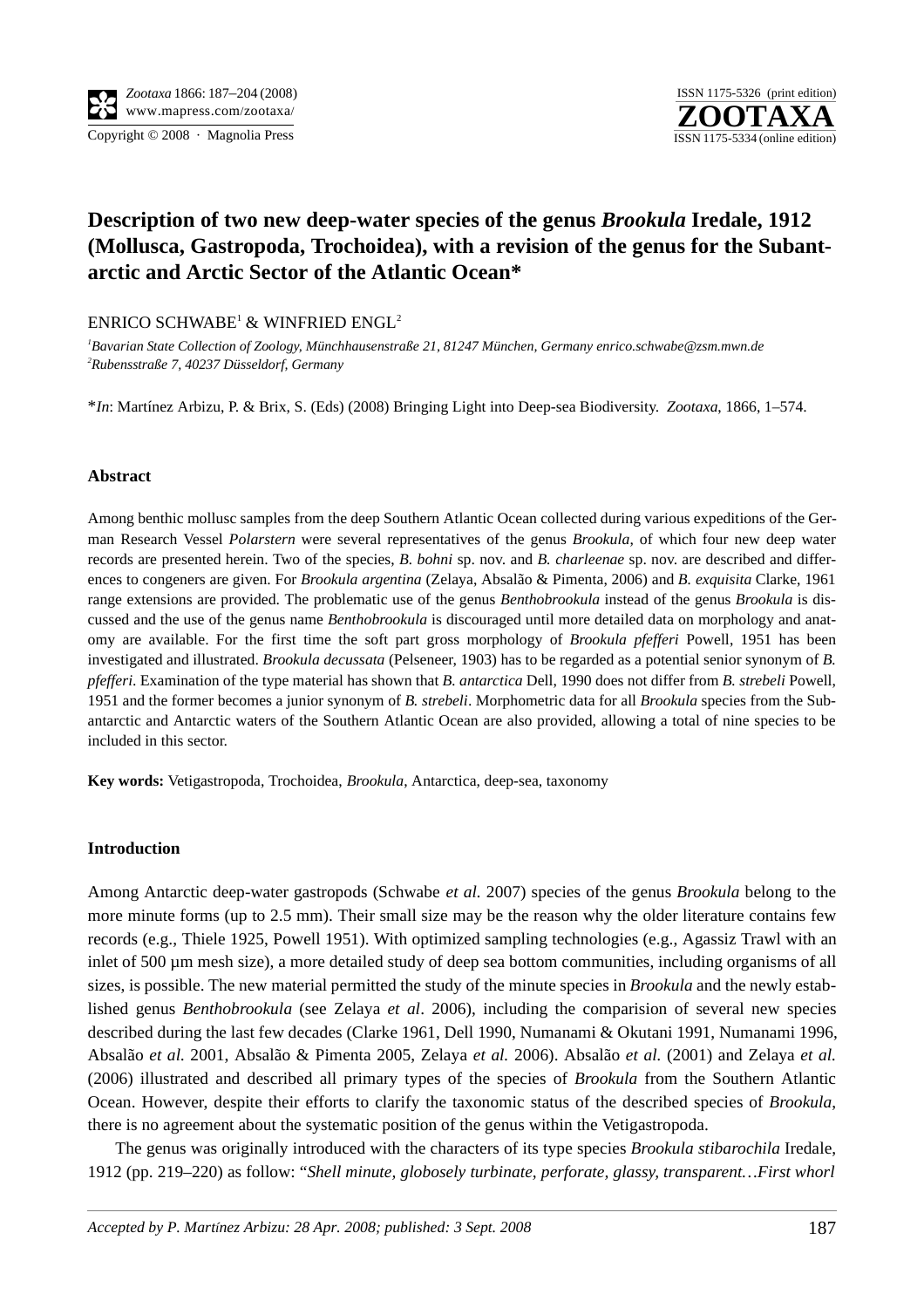*and a half unsculptured, the succeeding whorls bearing sloping axial laminæ, the interstices crossed with fine regular striæ…Aperture circular, continuous. Umbilicus narrow and deep"*. The lack of iridescence of the inner shell layer has never been mentioned. This character is unusual for trochids (Hickman & McLean 1990, as nacreous layer) and could be interpreted as a skeneid shell character. However, the absence of iridescence does not necessarily mean that a nacreous layer is lacking and some skeneid gastropods do have such a layer (Marshall 1988). Absalão *et al.* (2001) and Absalão & Pimenta (2005) followed Warén (1992), who provisionally placed the genus *Brookula* in the trochid subfamily Eucyclinae; other authors placed the genus in the families Skeneidae (= "Cyclostrematidae" of authors, *non* P. Fischer, 1885) (e.g., Iredale 1912, Thiele 1925, Clarke 1961, 1962, Kay 1979, Hickman & McLean 1990, Dell 1990, Numanami & Okutani 1991, Numanami 1996, Tsuchida & Hori 1996, Lindner 1999, de Barros *et al.* 2001, Zelaya 2005) or in the family Liotiidae (e.g., Finlay 1924, Powell 1937, 1951, 1960; but see Powell 1979). To highlight the unresolved systematic status of the genus Zelaya *et al.* (2006) placed the taxon under Trochoidea. Surprisingly, they transferred all so far known Antarctic *Brookula* species to *Benthobrookula* Iredale, 1912 only due to differences in protoconch diameter and ornamentation in both genera. Iredale (1912) already used differences in protoconch diameters to place *Cyclostrema conicum* Watson, 1886 in *Brookula*.

Bouchet & Rocroi (2005) classified both Skeneidae (as Skeneinae) and the Liotiidae (= Cyclostrematidae) under the superfamily Turbinoidea.

The examination of the shell morphology alone will not solve the problem of the family membership of *Brookula* s.l. Zelaya *et al.* (2006) provided the first SEM (scanning electron microscope) images of radulae, after Thiele (1925) illustrated the first radula of a potential *Brookula* species, of select southern Atlantic *Benthobrookula* species (but see remarks under *Brookula argentina*, and also Dell 1990 for generic assignment of species). However, shell and radula characteristics alone were insufficient to determine the classification of the genus. Anatomical and genetic work is needed.

In the context of an inventory of Antarctic molluscs, the authors encountered several brookulid species. The following species were identified: *Brookula argentina* (Zelaya, Absalão & Pimenta, 2006), *B. calypso* (Melvill & Standen, 1912), *B. exquisita* Clarke, 1961, *B. pfefferi* Powell, 1951, and *B. strebeli* Powell, 1951. The aim of the present paper is to describe two additional new species, illustrate the soft part anatomy of *Brookula pfefferi*, and giving range extensions for *B. argentina* (Zelaya, Absalão & Pimenta, 2006) and *B. exquisita* Clarke, 1961. Moreover, a comparative table of characters for all Antarctic and Subantarctic *Brookula* species is given. For information on the remaining species considered herein we refer to the works of Absalão *et al.* (2001) and Zelaya *et al.* (2006).

## **Material and methods**

This study was based on specimens collected by the German RV *Polarstern* during various expeditions (EASIZ III, ANDEEP I, II) in Antarctica. All herein reported specimens were sorted either from Agassiz Trawl or epibenthic sledge samples, which were carefully examined under a stereoscopic microscope and preserved either in 75% or in 96% pre-cooled ethanol. All material is deposited in the mollusc section of the Bavarian State Collection of Zoology, Munich, Germany (ZSM Mol).

For the examination of the external anatomy of the soft parts, a shell was broken and the animal body carefully removed. The soft part was then dehydrated by using the AXA method of Kees van Achterberg (Leiden, The Netherlands). His method is based on the alcohol-ethyl acetate method used for the preparation of Syrphidae (Vockeroth 1966). In van Achterberg's modified version the ethyl acetate was replaced by amyl acetate. The soft part was placed in a bowl with a 40 : 60 mixture of xylene and 96% ethanol for 24 hours. Then the liquid was poured off and replaced by 100% amyl acetate, which was permitted to evaporate for at least 24 hours.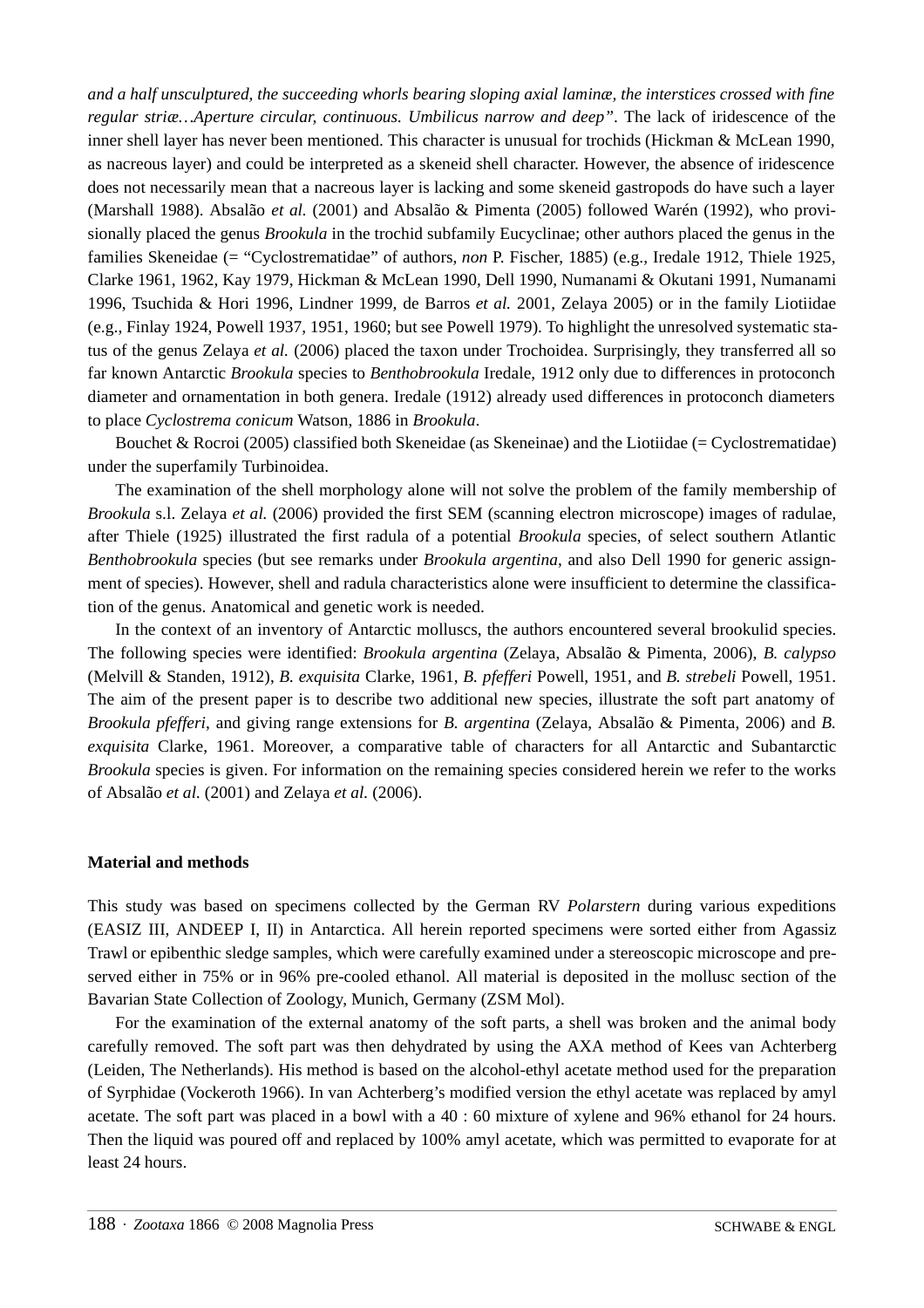Due to the low number of sufficiently preserved specimens of the new species we performed a study of the soft parts only and radulae were not prepared.

For scanning electron microscopy (SEM), the objects were mounted on stubs using double sided adhesive tabs. After sputter coating for 135 seconds (POLARON Equipment Ltd., Watford, United Kingdom) they were examined with a LEO 1430VP SEM (Electron Microscopy Ltd., Cambridge, United Kingdom). Images were digitally processed using Corel Photo Paint software. They were oriented in the standard views as in Zelaya *et al*. (2006) to allow a better comparison. Hickman & McLean's (1990) terms for describing shells and soft parts are used.

Sediment data (obtained from a multicorer) are available for the following stations:

PS 61**/**041, 59°22.24'S 60°04.06'W to 59°22.55'S 60°04.01'W, 2359–2375 m: This station lies in the Shackleton Fracture zone. The sediment consisted of silty-clay to coarse sand, with pebbles and rocks. The surface bioturbation at this station was less then 25%. Lonestones and phytodetritus were not present in this area.

PS 61/043, 60°27.12'S 56°05.10'W to 60°27.18'S 56°04.80'W, 3959–3961 m: The station lies within the island arc of the Elephant Islands. The sediment was silty-clay to cobble. Its surface bioturbation was in excess of 75%.

PS 61/131, 65°19.19'S 51°32.54'W to 65°19.99'S 51°31.23'W, 3050–3055 m: The sediment was described as green-grey mud, with grains ranging from silty-clay to pebble-cobble (range of grain size 7–31  $\mu$ m). The covering by lonestones is about <5–25%, while phytodetritus amounted to <25–75%. The sediment showed a surface bioturbation of <25–>75%.

PS 61/140, 58°15.98'S 24°53.72'W to 58°16.13'S 24°53.87'W, 2947–2970 m: The sediment consisted of a mixture of silty-clay to sandy-silt, grey-brown sandy mud, that had pebbles mixed in. The grain size ranged from 35–235 µm. A small amount (<5%, each) of lonestones and phytodetritus was found in this area, the surface bioturbation, however, ranged from <25–>75%.

#### **Abbreviations**

AL – aperture length (in mm)

SL – shell length (in mm)

SW – shell width (in mm)

OD – original designation.

MCZ – Museum of Comparative Zoology, Cambridge, United States of America.

MLP – Museo de La Plata, La Plata, Argentina.

NHM – Natural History Museum, London, United Kingdom.

ZMB – Natural History Museum Berlin (formerly Zoologisches Museum Berlin), Germany.

ZSM – Bavarian State collection of Zoology, Munich, Germany.

#### **Systematics**

#### *Brookula* **Iredale, 1912**

*Type species*: *Brookula stibarochila* Iredale, 1912, OD.

*Distribution*: Mainly in the oceans of the southern hemisphere, northern hemisphere records from the Indian and Pacific Oceans only. Shallow water to abyssal depth (Gage & Taylor 1991). Miocene to Recent (Finlay 1924).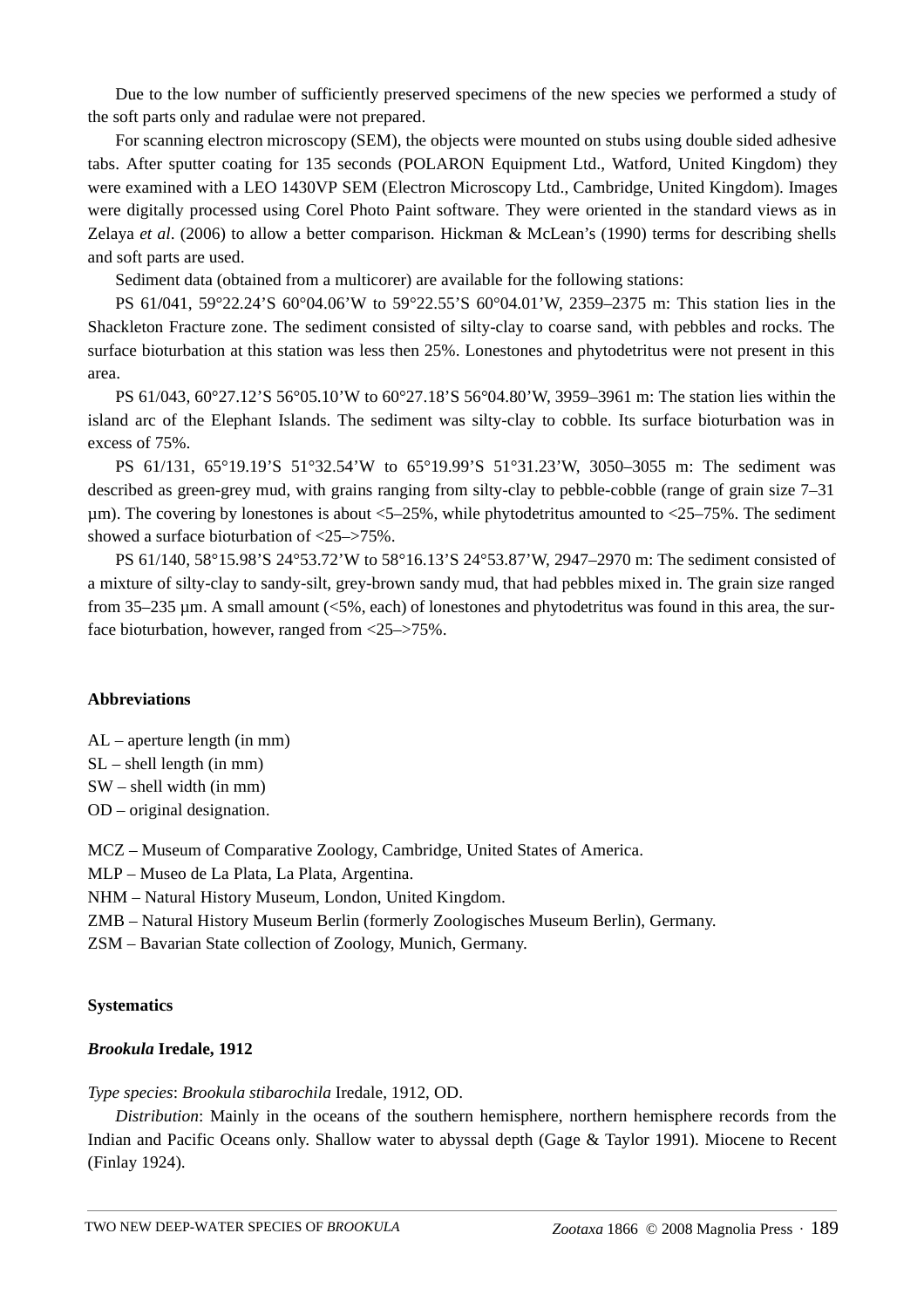*Diagnosis*: Shell 1.2–2.5 mm, trochoid globose, thin, orthostrophic, paucispiral, dextral, with up to 4 rounded whorls. Periostracum absent. Umbilicus ranges from closed to widely open. Protoconch with smooth or anastomosing ribbed sculpture, up to  $400 \mu m$  in diameter. Shell sculpture consists of axial ribs; spiral sculpture well defined, but weaker, sometimes overriding and forming beads at intersections with axial ribs; fine growth lines present. Suture deeply constricted. Aperture rounded, with a slightly thickened lip and complete peritreme, nacreous layer absent. Operculum circular, multispiral, with central nucleus.

Radula rhipidoglossate, formula 5-2-1-2-5; rhachidian stout, higher than wide, with cusped edge well serrated. Outer lateral and marginal teeth similar, except for smaller cusps in the latter.

Cephalic tentacles with a dense fringe of sensory papillae at the distal end; foot anterior with two wide, posterior with two shorter lappets, laterally with short, elongate epipodial tentacles without epipodial sensory organs but a fringe of slender hair-like cilia.

# *Brookula argentina* **(Zelaya, Absalão & Pimenta, 2006)**

(Figs 1–2)

*Benthobrookula argentina* Zelaya, Absalão & Pimenta, 2006: 79–80, fig. 4.

**Holotype** (MLP: 11977), not examined, SEM images available in Zelaya *et al.* (2006). *Type locality*: Atlantic Ocean, South Georgia (54°18'S 35°30'W), 94 m (OD).



**FIGURE 1: A–D**, *Brookula argentina* (Zelaya, Absalão & Pimenta, 2006) (ZSM Mol 20020184) from Antarctica, Bransfield Strait, St. PS 56/149–01 (62°30.00'S 56°55.80'W to 62°30.10'S 56°56.10'W), 909–911 m. **A**, Ventral view of the complete shell. **B**, View of the shell base showing the strong spiral cords around the umbilicus. **C**, Apical view. **D**, Detail of fig. C to show the fine protoconch ornamentation. Scale bars: 100 µm.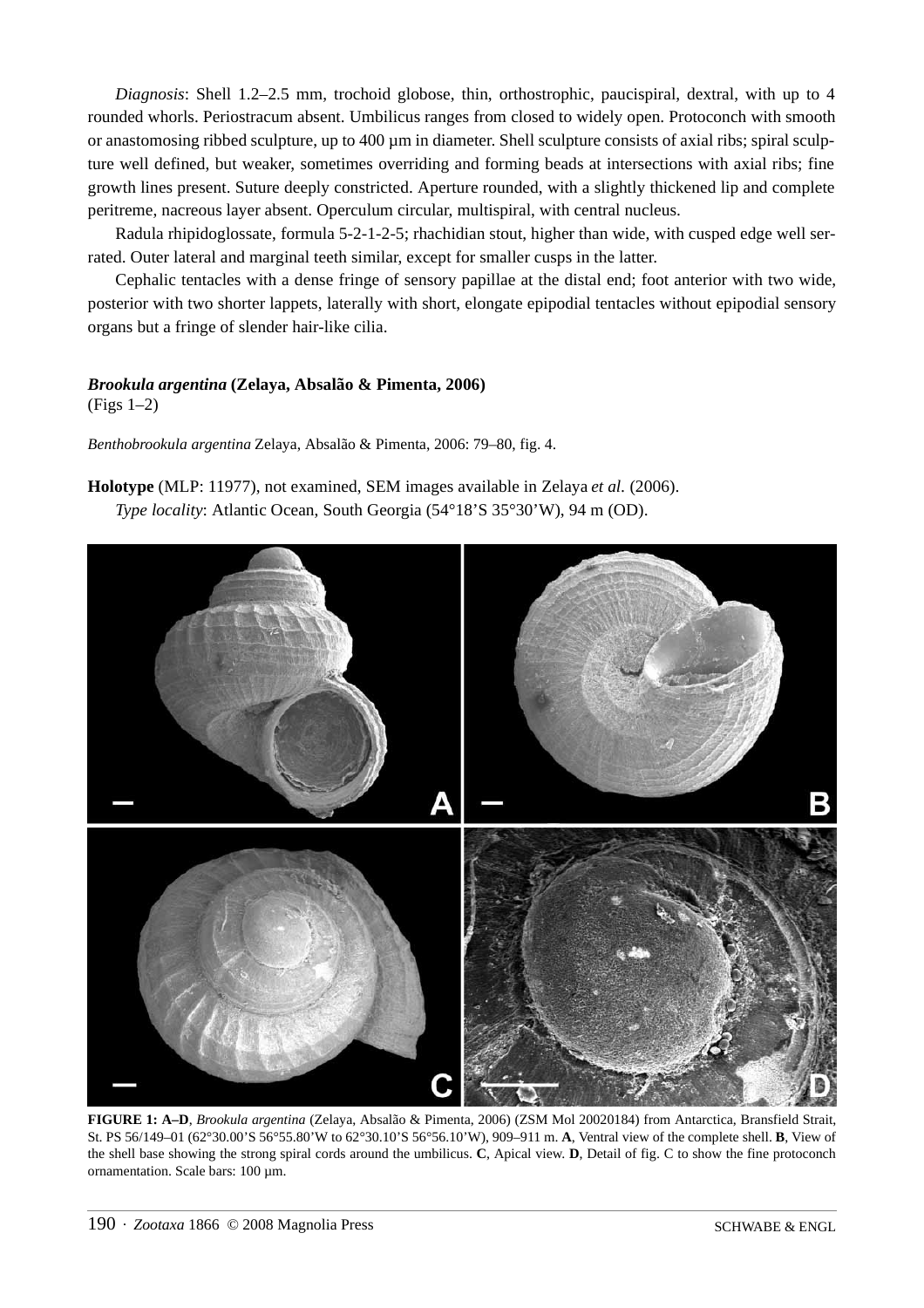*Material examined:* Five specimens (ZSM Mol 20070902) from Antarctica, Bransfield Strait, St. PS 56/ 174–01 (63°01.10'S 61°09.10'W to 63°01.30'S 61°08.60'W), 311–365 m, collected during the ANT XVII/3 (EASIZ III) expedition. One specimen (ZSM Mol 20020184) from Antarctica, Bransfield Strait, St. PS 56/ 149–01 (62°30.00'S 56°55.80'W to 62°30.10'S 56°56.10'W), 909–911 m, collected during the ANT XVII/3 (EASIZ III) expedition, leg. Michael Schrödl.

*Remarks*: The new material considerably extends the geographic and bathymetric range of this species that formerly was known from its type locality only (Fig. 2).



**FIGURE 2:** The geographic distribution of *Brookula argentina* (Zelaya, Absalão & Pimenta, 2006). The circle marks the literature data (type locality only), while the triangles show the new records. A 2500 m depth contour in light grey.

# *Brookula exquisita* **Clarke, 1961**

(Figs 3–4)

*Brookula (Benthobrookula) exquisita* Clarke 1961: 356–357, pl. 3, fig. 8, pl. 4, fig. 2.

**Holotype** (MCZ: 225964), not examined, SEM images available in Absalão *et al*. (2001) and Zelaya *et al.* (2006).

*Type locality*: Antarctica, South Georgia (55°29'S 37°57'W), 3758 m. OD.

*Material examined:* Four specimens (ZSM Mol 20070892-20070894), Antarctica, South Sandwich Islands, St. PS 61/140–08 (58°15.98'S 24°53.72'W to 58°16.13'S 24°53.87'W), 2947–2970 m, leg. Michael Schrödl, March 22 2002, ANT XIX/4 (ANDEEP II) expedition. One specimen fixed and preserved in 75%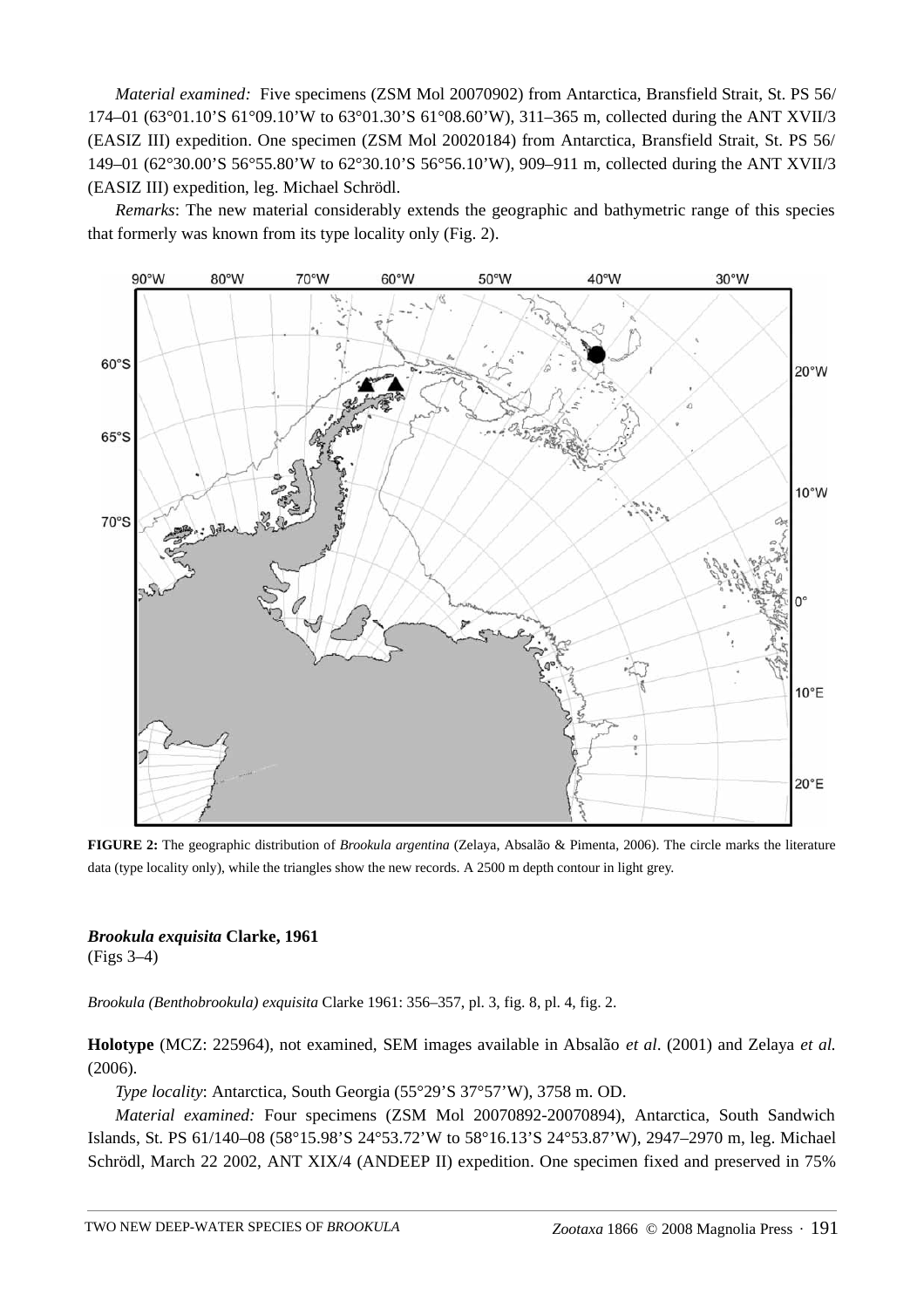ethanol (ZSM Mol 20070892); remainder dry shells only including SEM-mounted specimen (ZSM Mol 20070894). One specimen (ZSM Mol 20021582), Antarctica, South Sandwich Islands, St. PS 61/140–07 (58°16.00'S 24°53.78'W to 58°16.39'S 24°54.85'W), 2941–2945 m, leg. Michael Schrödl, March 21 2002, ANT XIX/4 (ANDEEP II) expedition, fixed and preserved in 96% ethanol. One dry specimen (ZSM Mol 20070901), Antarctica, Northwest Weddell Sea, St. PS 61/131–03 (65°19.19'S 51°32.54'W to 65°19.99'S 51°31.23'W), 3050–3055 m, leg. Michael Schrödl, March 5 2002, ANT XIX/4 (ANDEEP II) expedition. Five specimens (ZSM Mol 20021216; 20021170), Antarctica, Drake Passage, St. PS 61**/**041–03 (59°22.24'S 60°04.06'W to 59°22.55'S 60°04.01'W), 2359–2375 m, leg. Katrin Linse, January 26–27 2002, ANT XIX/3 (ANDEEP I) expedition, fixed and preserved in 96% ethanol.



**FIGURE 3: A–D**, *Brookula exquisita* Clarke, 1961 (ZSM Mol 20070894) from Antarctica, South Sandwich Islands (58°15.98'S 24°53.72'W to 58°16.13'S 24°53.87'W), 2947–2970 m depth. **A**, Ventral view of the complete shell. **B**, View of the shell base showing the wide opening of the umbilicus. **C**, Apical view. **D**, Detail of fig. C to show the fine protoconch ornamentation. Scale bars: 100 µm.

## *Description of a specimen examined by SEM* (ZSM Mol 20070894)

Shell minute, 1.11 mm long, 1.67 mm wide (Fig. 3A), SL/SW ratio 0.66, depressed, fragile, white in color, with roundly inflated whorls, clearly expanded laterally, low spired, spire angle 126°. Protoconch (Fig. 3D) of one whorl, 320 µm in diameter, 116 µm long, globose, sculptured with fine anastomosing threads, forming reticulate pattern. Teleoconch (Figs 3A, C) of up to 1.75 whorls with convex profile. Whorls connected only for a short distance, more or less at periphery of preceding one. Suture consequently deep and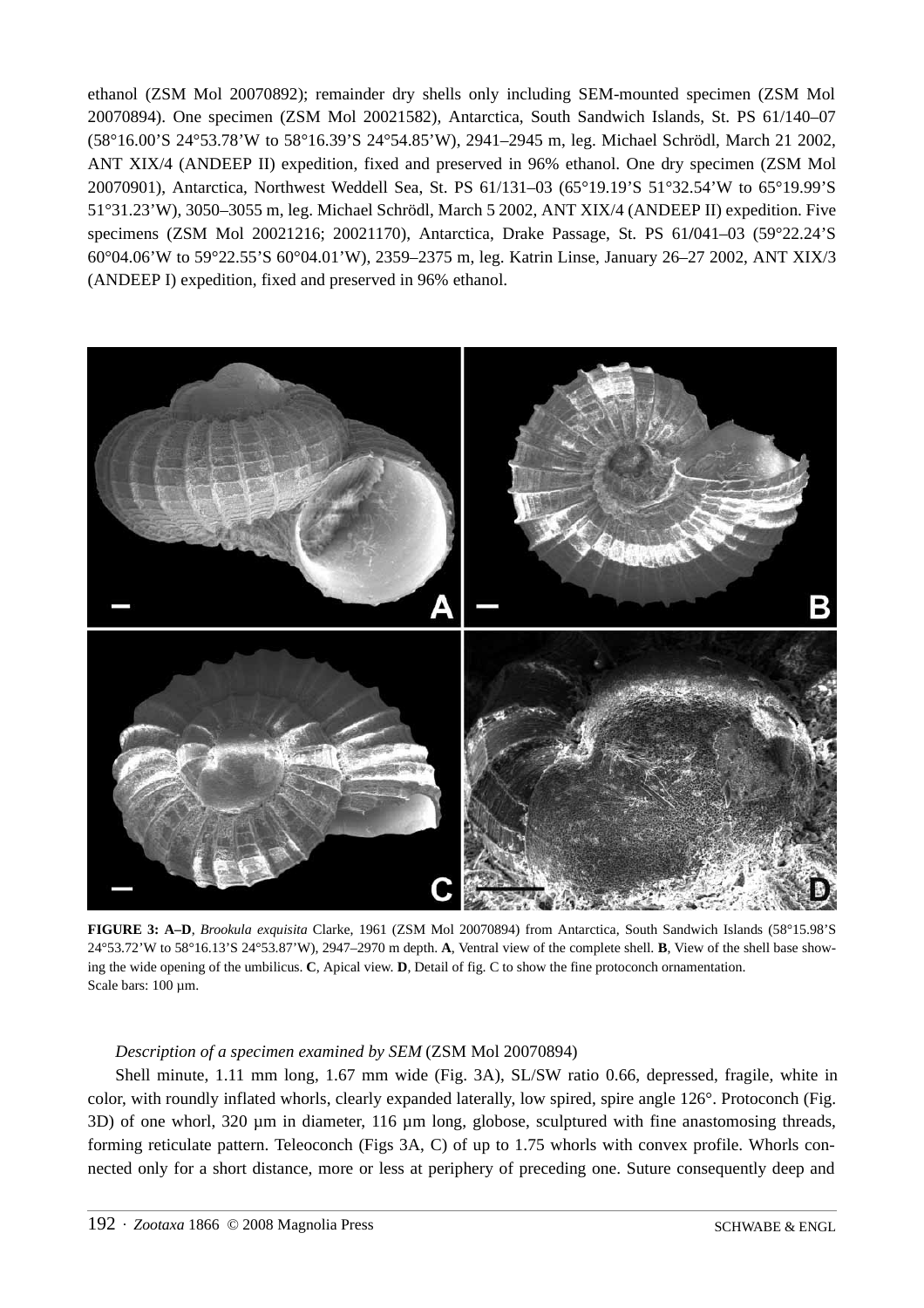channeled. Last whorl clearly increasing in diameter and laterally expanded. Aperture circular, 0.68 mm high (SL/AL ratio 1.63), peritreme holostomate, with thin lip. Shell base roundly inflated. Umbilicus (Fig. 3B) phaneromphalous, circular, wide, surrounded by four slightly elevated spiral cords, two of them entering umbilicus. Shell surface cancellate. Axial sculpture of narrow ribs, 29 on last whorl in the holotype, deeply entering the umbilicus. Ribs regularly spaced, rounded, interspaces about four times rib width. Spiral sculpture of numerous flat threads, five on first teleoconch whorl, about 14 on the last adult whorl, distinctly narrower than axial ribs, partly overlaying axil ribs. Operculum circular, multispiral, with centric nucleus.

*Remarks*: This is the first record of this species from outside the type locality and the new material considerably extends the geographic and bathymetric range of this species (Fig. 4).

There are minor differences to the description of the holotype presented by Zelaya *et al.* (2006). Although somewhat smaller (1.11 mm vs 1.5 mm) our specimen has a slightly larger protoconch (320 µm vs 300 µm). The spire angle in our specimen is greater  $(126^{\circ}$  vs  $105^{\circ})$  and although the teleoconch whorl number is smaller (1.75 vs 2.25), the number of axial ribs on the last body whorl is similar (29 vs 28). However, too little is known about the intraspecific variation of this species to warrant the description of a new species on these differences alone.



**Figure 4:** The geographic distribution of *Brookula exquisita* Clarke, 1961. The circle marks the literature data (type locality only), while the triangles show the new records. A 2500 m depth contour in light grey.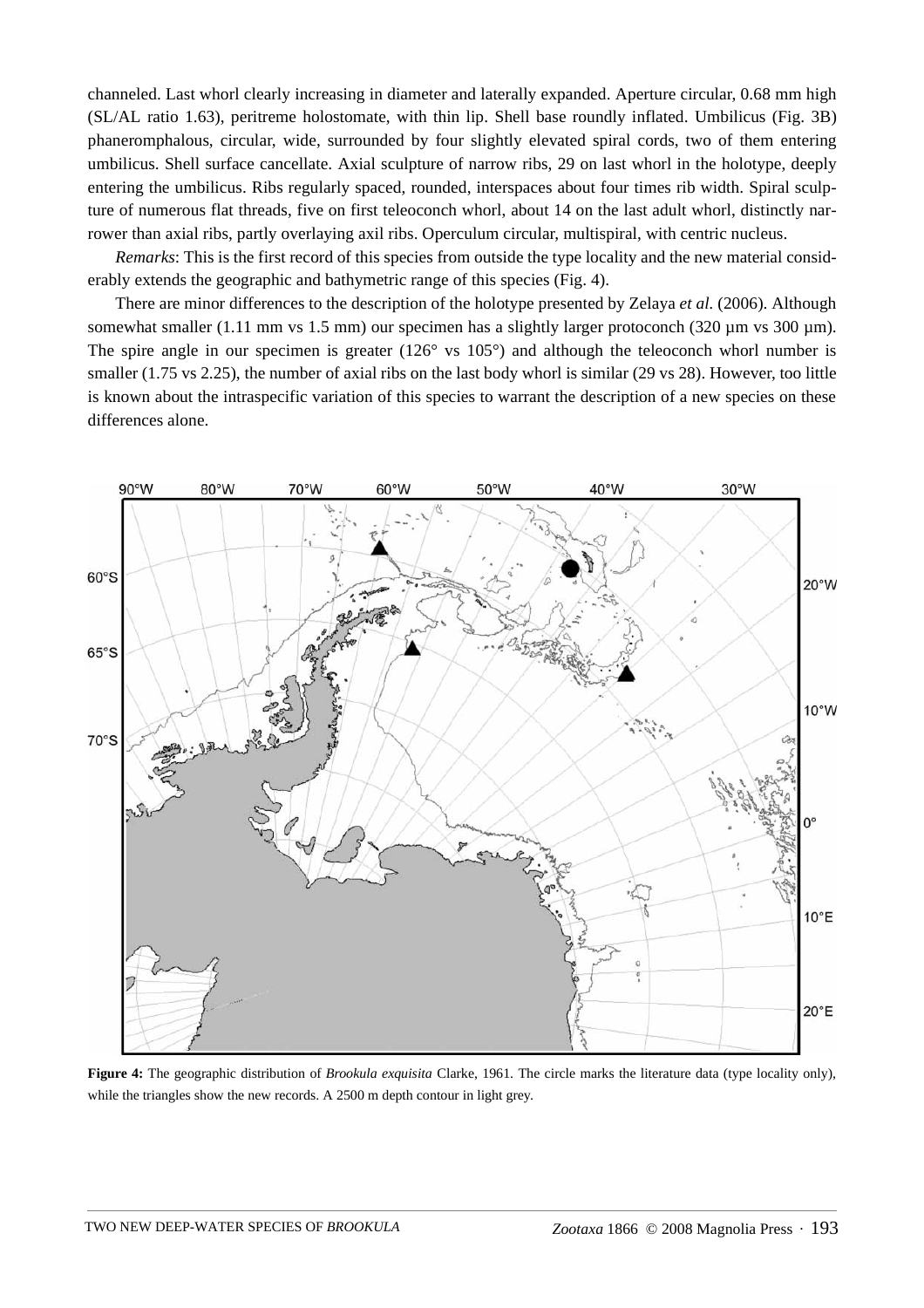## *Brookula charleenae* **sp. nov.**

(Figs 5–6)

## *Type material*

**Holotype** (ZSM Mol 20070879), leg. Michael Schrödl, March 22 2002, during the ANT XIX/4 (ANDEEP II) expedition.

Two **paratypes** (ZSM Mol 20070880) from type locality, all specimens were fixed and preserved in 75% ethanol except for the SEM-mounted holotype.

*Type locality*: Antarctica, South Sandwich Islands, St. PS 61/140–08 (58°15.98'S 24°53.72'W to 58°16.13'S 24°53.87'W), 2947–2970 m (Fig. 6).

*Etymology*: The species is named after the first author's daughter Charleen Schwabe.

*Description:* Shell minute, reaching 1.42 mm long and 1.25 mm wide (Fig. 5A), globosely turbinate, fragile, white in color, with roundly inflated whorls, slightly expanded laterally, low spired, spire angle ranges from 70° (holotype) to 81° (larger paratype). Protoconch (Figs 5C, D) of 1.5 whorls, 278 µm in diameter, 220 µm high, globose, sculptured with fine anastomosing threads, forming reticulate pattern. Teleoconch (Fig. 5A) of up to 2.75 whorls with convex profile. Suture deeply constricted. Last adult whorl globose, slightly expanded laterally. Aperture circular, peritreme holostomate, with thin lip. Shell base roundly inflated. Umbilicus (Fig. 5B) narrow, circular, deep. Axial sculpture of narrow ribs, 28 on last whorl in the holotype, 27 on the penultimate whorl, deeply entering the umbilicus. Ribs regularly spaced, rounded, nearly lamellous, interspaces between them about three times rib width. Spiral sculpture of numerous flat threads, twelve on first teleoconch whorl, about 42 on last adult whorl, narrower than axial ribs, partly double-spaced, not overlaying axil ribs distally. Operculum circular, multispiral, with centric nucleus.

| Specimen | <b>SL</b> | <b>SW</b> | SL/SW ratio | Spire angle $(°)$ | AL   | SL/AL ratio |
|----------|-----------|-----------|-------------|-------------------|------|-------------|
| holotype | .42       | 1.25      | 1.14        | 70                | 0.61 | 2.33        |
| paratype | 0.80      | 0.82      | 0.98        | 80                | 0.42 | 1.90        |
| paratype | 1.00      | 00.1      | 1.0         | 81                | 0.51 | 1.96        |

**TABLE 1:** Shell morphometric data of *Brookula charleenae* sp. nov.

*Comparisons*: *Brookula pfefferi* Powell, 1951: despite nearly the same shell proportions, the new species can be easily separated from *B. pfefferi* by 1) the absence of spiral cords on the shell base, 2) the higher number of spiral threads on the last adult whorl  $(42 \text{ vs } 20-26)$ , 3) the smaller protoconch  $(278 \text{ vs } 330-400 \text{ µm})$ . *Brookula strebeli* Powell, 1951: this species has nearly the same size but has 1) a higher SL/SW ratio (1.20 vs 1.14), 2) a larger protoconch (300 vs  $278 \text{ µm}$ ), 3) by nearly the same teleoconch whorl number (2 vs  $2.75$ ) a lower number of axial ribs (20 vs 28), 4) a much lower number of spiral threads (14 vs 42), 5) a nearly-closed umbilicus, 6) three to four spiral cords on the shell base.

*Brookula calypso* (Melvill & Standen, 1912): in contrast to the new species this species has 1) a higher spire angle (90 vs  $81^{\circ}$ ), 2) a larger sized protoconch (295 vs  $275 \mu m$ ) with only one whorl vs 1.5 whorls, 3) only 14–17 vs 28 spiral ribs on the last whorl, 4) two vs no spiral cords around the umbilicus.

*Brookula conica* (Watson, 1886): the only other South Atlantic deep water species that does not have spiral cords around the umbilicus differs in 1) its larger size (up to 1.8 vs 1.42 mm), 2) the wider umbilicus (130 vs 105 µm [data from Absalão *et al.* 2001, fig. 2 b]), 3) the lower number of the wider spaced axial ribs (19 vs 28), 4) having very fine axial lines between the spiral threads, 5) its much smaller protoconch (145 vs 278 µm [data from Absalão *et al.* 2001, figs 2 f, d]).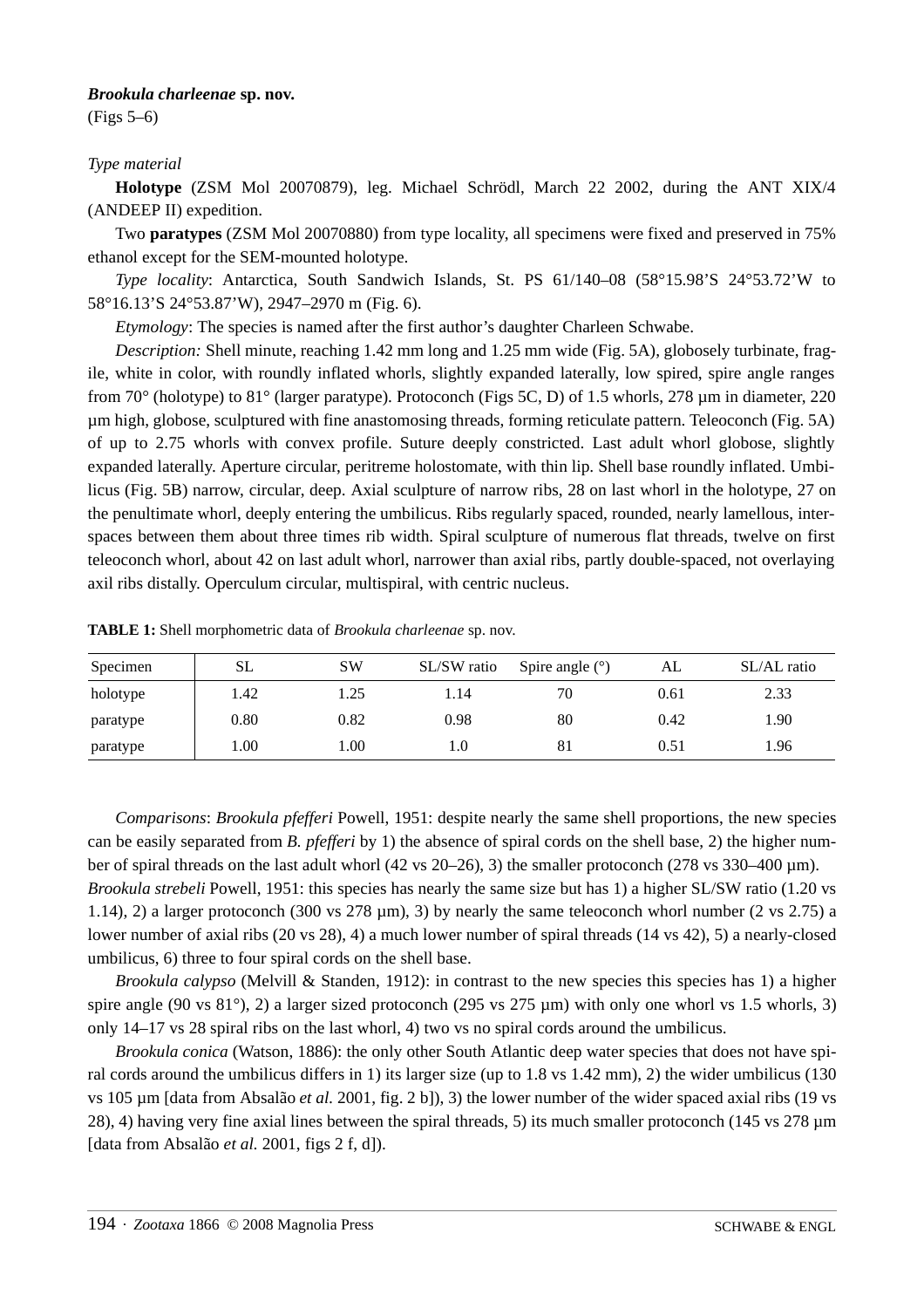

**FIGURE 5: A–D**, Holotype of *Brookula charleenae* sp. nov. (ZSM Mol 20070879) from Antarctica, South Sandwich Islands (58°15.98'S 24°53.72'W to 58°16.13'S 24°53.87'W), 2947–2970 m depth. **A**, Ventral view of the complete shell. **B**, View of the shell base showing the circular, deep opening of the umbilicus. **C**, Detail of fig. A, showing the protoconch and the first 1.5 teleoconch whorls. **D**, Detail of fig. C to show the fine protoconch ornamentation. Scale bars: A 500 µm, B, C 100 µm, D 10 µm.

*Brookula paranaensis* (Zelaya, Absalão & Pimenta, 2006): this species differs from the new species in having 1) different shell proportions (compare table in original description), 2) a similar sized protoconch (270 vs 278 µm) with only one whorl, 3) a larger spire angle, 4) a higher number (42 vs 28) of closer set axial ribs, 5) a smaller number of spiral threads on last adult whorl (20–21 vs 42), 6) three to four vs no spiral cords around the umbilicus.

*Brookula kerguelensis* Thiele, 1925 is the most similar species. It differs, however, in 1) its larger size (1.6 x 1.35 mm with the same whorl number), 2) the lower spire angle (c. 68°, taken from the illustration), 3) the smaller number of less closely set and flatter axial ribs on the penultimate whorl (c. 20 vs 27) on last whorl, 4) having an oval aperture. This species is known from a single slightly worn specimen (holotype, ZMB/Moll-64050) from the Kerguelen Islands (49°S 70°44'E) only.

None of the comparable congeners was ever reported from such depths.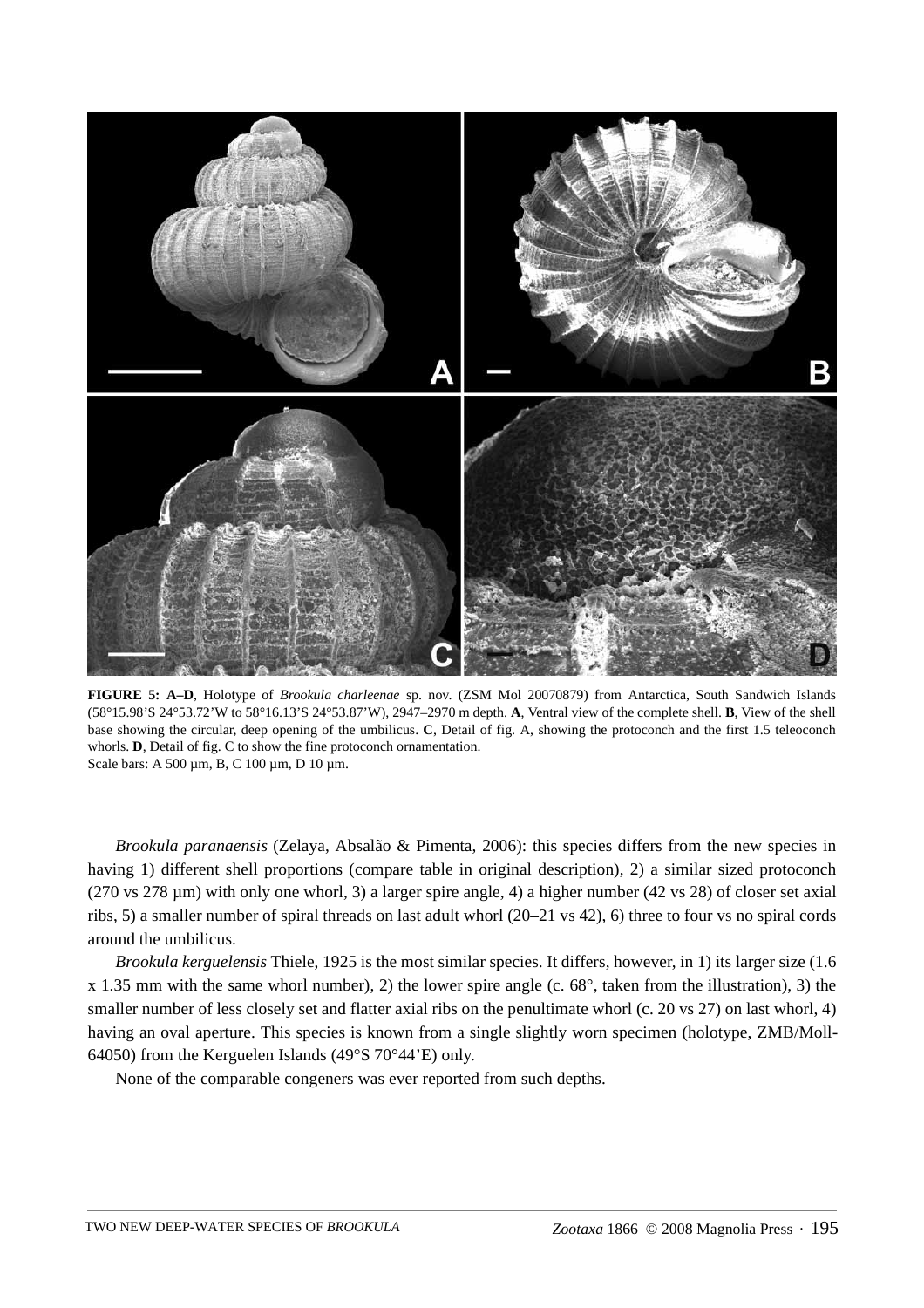

**FIGURE 6:** The geographic distribution of *Brookula charleenae* sp. nov. with a 2500 m depth contour in light grey.

# *Brookula bohni* **sp. nov.**

(Figs 7–8)

# *Type material*

**Holotype** (ZSM Mol 20070895), leg. Katrin Linse, February 4 2002, ANT XIX/3 (ANDEEP I).

**Paratypes**, one from type locality (ZSM Mol 20021185). Two paratypes (ZSM Mol 20021177) Antarctica, Drake Passage, St. PS 61**/**042–02 (59°40.29'S 57°35.43'W to 59°40.42'S 57°35.27'W), 3680–3683 m, Katrin Linse, January 27 2002, ANT XIX/3 (ANDEEP I). Besides the SEM-mounted holotype, all other specimens are fixed and preserved in 96% ethanol.

*Type locality*: Antarctica, South Shetlands, St. PS 61/043-08 (60°27.12'S 56°05.10'W to 60°27.18'S 56°04.80'W), 3959–3961 m (Fig. 8).

*Etymology*: The species is named after our friend Jens Michael Bohn (ZSM), a holothurian specialist and participant of the relevant expeditions. We selected his surname because his nickname is "Bohni".

*Description*: Shell minute, up to 1.30 mm long, 1.28 mm wide (Fig. 7A), globosely turbinate, fragile, translucent white in color, with inflated whorls slightly depressed at the shoulder, slightly expanded laterally, low spired, spire angle ranging from 80° (smallest paratype) to 85° (holotype). Protoconch (Fig. 7D) of 1.25 whorls, 280  $\mu$ m in diameter, 100  $\mu$ m high, globose, sculptured with fine anastomosing threads, forming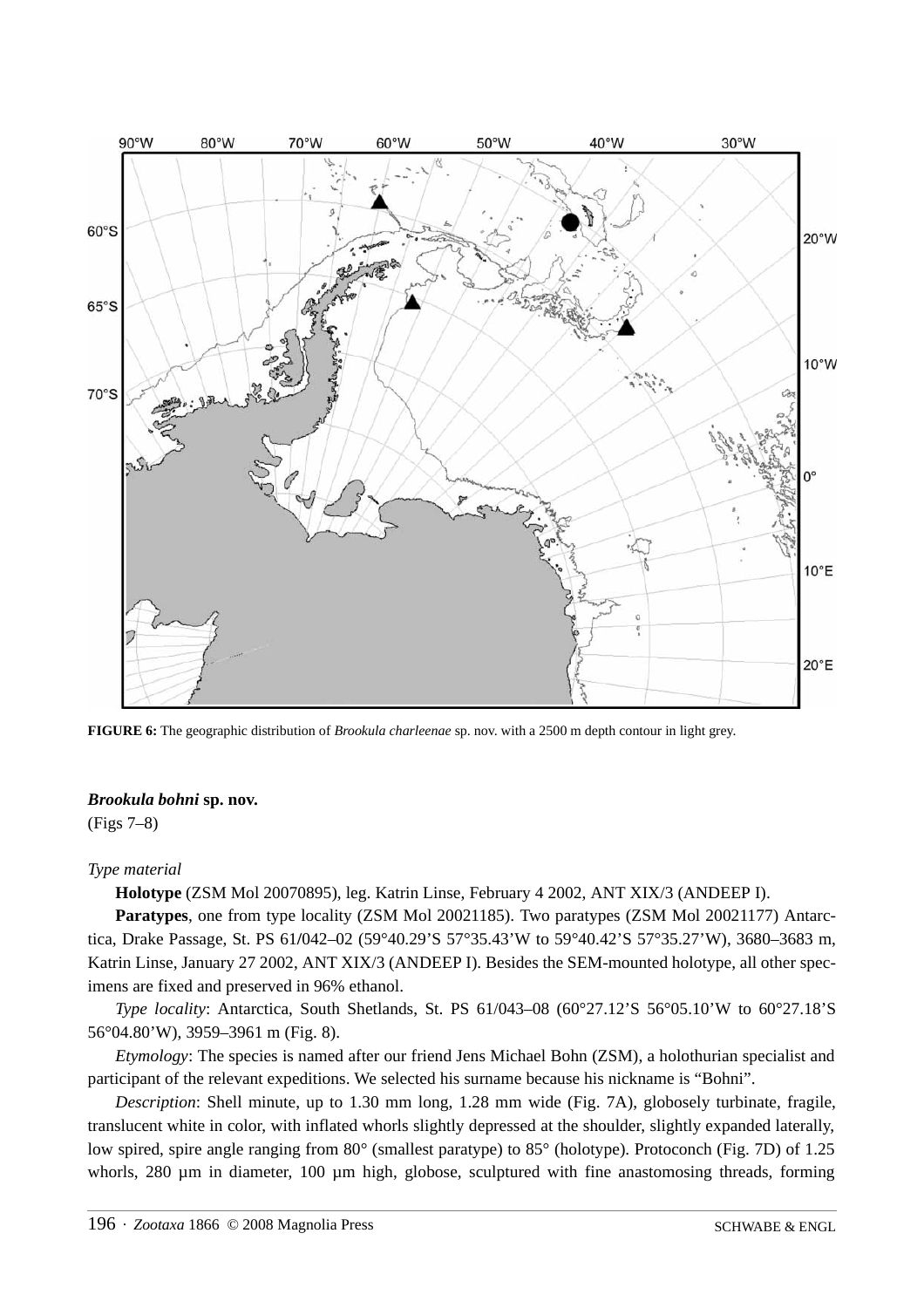microscopic pits of irregular arrangment. Teleoconch (Figs 7A, C) of up to 2.75 whorls with convex profile. Suture incised. Last adult whorl globose, slightly depressed at shoulder. Aperture oval, peritreme holostomate, although very weak at periphery of preceeding whorl; with thick inner, thin outer lip. Shell base roundly inflated. Umbilicus (Fig. 7B) tightly open, circular, deep. Axial sculpture of narrow ribs, ranging from 29 (largest paratype) to 31 on last whorl in holotype, 25 on penultimate whorl. Ribs regularly spaced, rounded, low, interspaces about three times rib width. Spiral sculpture of numerous flat threads, seven on first teleoconch whorl, about 12 on last adult whorl, narrower than axial ribs, crowded in upper and lower half of whorl, centrally absent (in the two small paratypes) or interrupted by distinctly separated slightly higher spirals, not overlaying the axial ribs distally. Nine flat spirals, two spiral cords (with inner being largest), which surround umbilicus, at shell base. Operculum circular, multispiral, with centric nucleus.



**FIGURE 7: A–D**, Holotype of *Brookula bohni* sp. nov. (ZSM Mol 20070895) Antarctica, South Shetlands, St. PS 61/043–08 (60°27.12'S 56°05.10'W to 60°27.18'S 56°04.80'W), 3959–3961 m. **A**, Ventral view of the complete shell. **B**, View of the shell base showing the narrow opening of the umbilicus. **C**, Apical view to show the protoconch and the teleoconch whorls. **D**, Detail of fig. C to show the fine protoconch ornamentation. Scale bars: 100 µm.

Comparisons: *Brookula spinulata* Absalão, Miyaji & Pimenta, 2001 differs in 1) its coarse sculpture with spinulate projections at the axial ribs, 2) the presence of fine axial lines between the spiral threads, 3) the lower number (6 vs 12) of spirals on the last body whorl, despite the general larger size, 4) the lower number (20 vs 29–31) of axial ribs.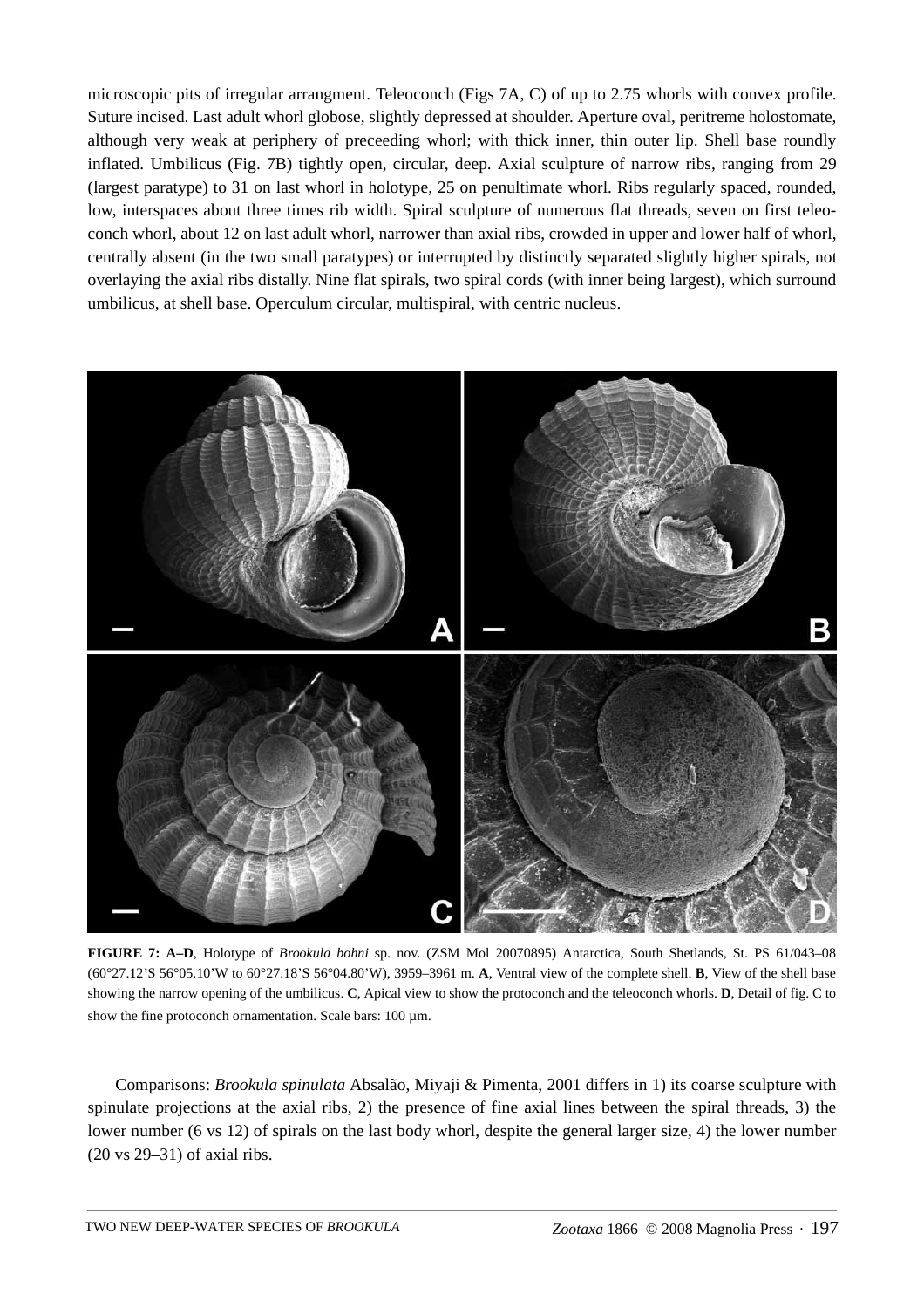| Specimen | <b>SL</b> | <b>SW</b> | SL/SW ratio | Spire angle $(°)$ | AL   | SL/AL ratio |
|----------|-----------|-----------|-------------|-------------------|------|-------------|
| holotype | 1.30      | 1.28      | 1.02        | 85                | 0.73 | 1.78        |
| paratype | 1.30      | 1.25      | 1.04        | 81                | 0.74 | 1.76        |
| paratype | 1.00      | 0.90      | 1.11        | 84                | 0.48 | 2.08        |
| paratype | 0.95      | 1.05      | 0.91        | 80                | 0.63 | 1.51        |

**TABLE 2:** Shell morphometric data of *Brookula bohni* sp. nov.

*Brookula calypso* (Melvill & Standen, 1912) differs in 1) having cancellate sculpture, built up by regularly arranged axial ribs and spiral threads, 2) the presence of small axial threads between the axial ribs, 3) having a slightly larger protoconch (295 vs 280 µm) although it has only one whorl, 4) having a larger spire angle (90 vs 85°), 5) having a shallow suture.

*Brookula powelli* Clarke, 1961 differs in 1) shell proportions (0.81–0.93 vs 0.91–1.11, SL/SW ratio), 2) the lesser acute spire angle (min. 93.5 vs max.  $85^{\circ}$ ), 3) the wider umbilicus (440 vs 135 µm), 4) the larger protoconch (one whorl of c. 350  $\mu$ m vs 1.25 whorl of 280  $\mu$ m), 5) the higher number of axial ribs at last whorl (37 vs 29–31), 6) the round vs oval aperture.

The oval aperture and the characteristic sculpture make the species easily separable from the remaining Antarctic congeners.



**FIGURE 8:** The geographic distribution of *Brookula bohni* sp. nov. with a 2500 m depth contour in light grey.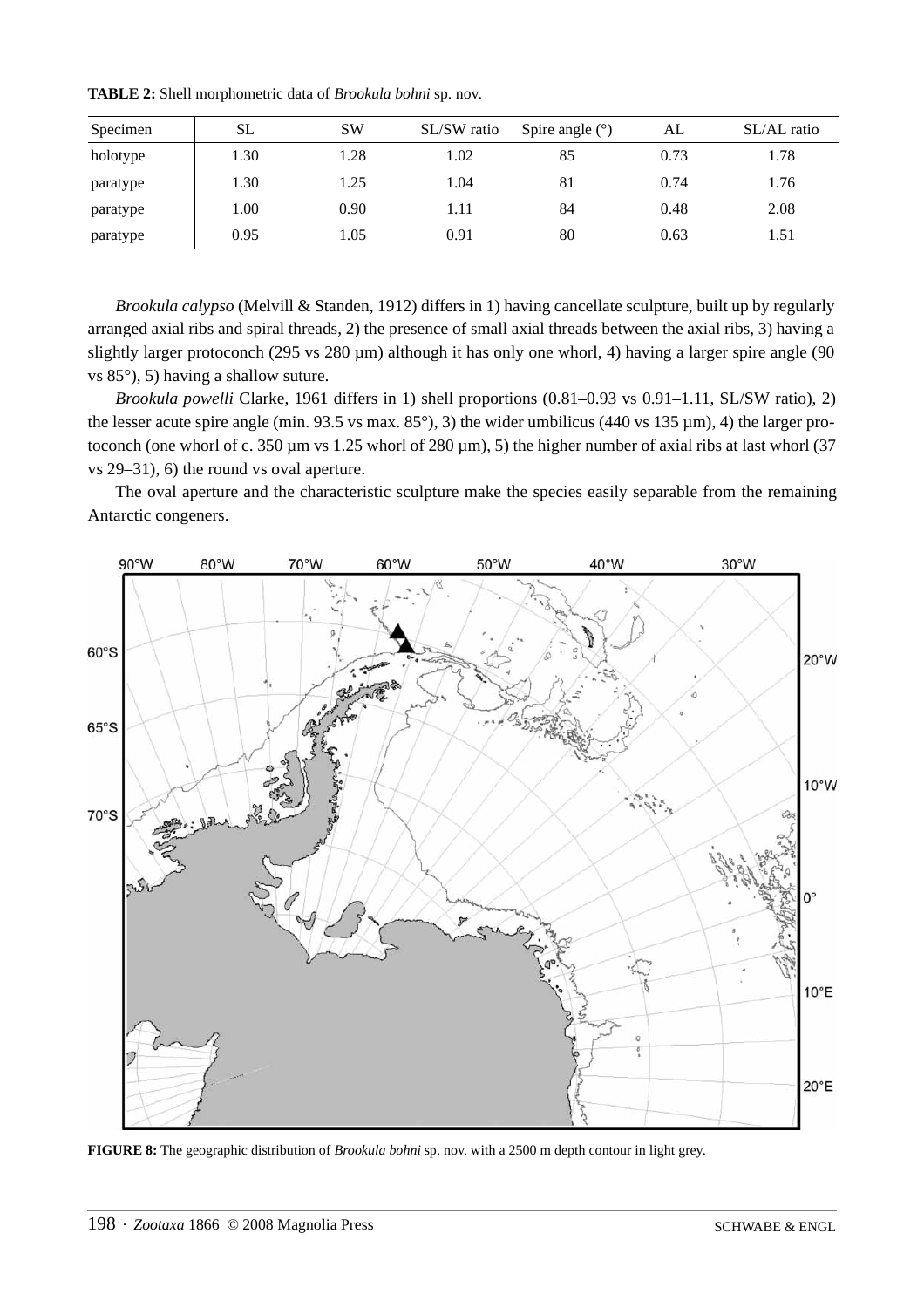## *Brookula pfefferi* **Powell, 1951**

(Fig. 9)

? *Cyclostrema decussatum* Pelseneer, 1903: 19, pl. 5, fig. 48. *Brookula pfefferi* Powell, 1951: 104, pl. 5, fig. 8. *Brookula rossiana* Dell, 1990: 102, fig. 169. *Brookula sinusbreidensis* Numanami & Okutani, 1991: 38, figs 2–6. *Brookula delli* Numanami, 1996: 55, figs 30A–E.

## **Holotype** of *B. pfefferi* (NHM 1961.368).

*Type locality*: Atlantic Ocean, South Georgia, off mouth of Stromness Harbour (54°04'S 36°27'W – 53°58'S 36°26'W), 155–178 m. OD.

*Material examined:* 40 specimens (ZSM Mol 20021687), Weddell Sea sector of the Antarctic Peninsula (63°01.10'S 61°09.10'W), 311–365 m, ANT XVII/3 (EASIZ 3).

*Remarks:* This is the only species for which numerous specimens were available. The shell morphology of *B. pfefferi* is sufficiently described in Absalão *et al.* (2001) and Zelaya *et al.* (2006) but at least a first preliminary (excluding the ctenidia) overview of the external bauplan of the species may be given here (Fig. 9). Radula data were provided by Zelaya *et al.* (2006). A detailed histological examination is being undertaken by Thomas Kunze (Ludwig-Maximilians University, Munich, Germany).

The cylindrical head has a cloven, obtusely pointed snout. There is a pair of long, thick cephalic tentacles that show in their anterior half laterally dense fringes of sensory papillae. It is likely that the short rudiment on the base of the cephalic tentacle (Fig. 9C) belongs to the eye stalk (eyes are not visble in the examined specimen), but this has to be confirmed by the histological data. The foot is fleshy and elongate, anteriorly with two wide, conical foot lappets and posteriorly, under the horny, circular, multispiral operculum (Fig. 9D) with two shorter ones. Laterally between the anterior and posterior foot lappets a fringe of about 12 short, smooth, elongate epipodial tentacles is situated; at least on the dried animal, the tentacles do not show epipodial sense organs. There is a dense fringe of slender, hair-like cilia on the lateral foot margins. Immediately behind the right cephalic tentacle (Figs 9A, C, E; marked with "\*") we detected a structure, which could be a penis, but also requires confirmation by histology.

Examination of the shell by SEM showed that the the inner shell layer of the aperture does not consist of a prismatic nacreous layer as typical for iridescence (see Fuchigami & Sasaki 2005).

Absalão *et al.* (2001) failed in locate the holotype of *Cyclostrema decussatum* Pelseneer, 1903, and Zelaya *et al.* (2006) did not take that species into account. The holotype of this species should be together with the other Pelseneer types in the Institut Royal des Sciences Naturelles de Belgique, Bruxelles, Belgium, but according to Yves Terryn (Scientific Associate), who searched the collection for it on the authors request, the type is not to be found. Based on the species' original descriptions and figures we can not see differences between *Brookula decussata* (Pelseneer, 1903) and *B. pfefferi* Powell, 1951, and consider the latter merely a junior synonym of the former. It is important to point out that *Brookula decussata* (Pelseneer, 1903) does not "clearly differ from *Benthobrookula pfefferi* in having a smaller shell, with fewer, more separated, spiral threads" (Zelaya *et al.* 2006, p. 80) but is instead really similar (see also Powell 1951, p. 104). A direct comparision of Pelseneer's illustration (1903, pl. 5, fig. 48) with the photo of the holotype of *Brookula pfefferi* Powell, 1951, available from Zelaya *et al.* (2006, fig. 5A), does not only show the close similarity but also give the impression that the spiral threads are not "more separated". In addition, while Zelaya *et al.* (2006) gave a maximum size of 1.83 mm for *Brookula pfefferi* Powell, 1951 (2 mm in the original description!), the maximum shell size for *B. decussata* (Pelseneer, 1903) is originally given as 2.5 mm and can thus under no circumstances be defined as "smaller".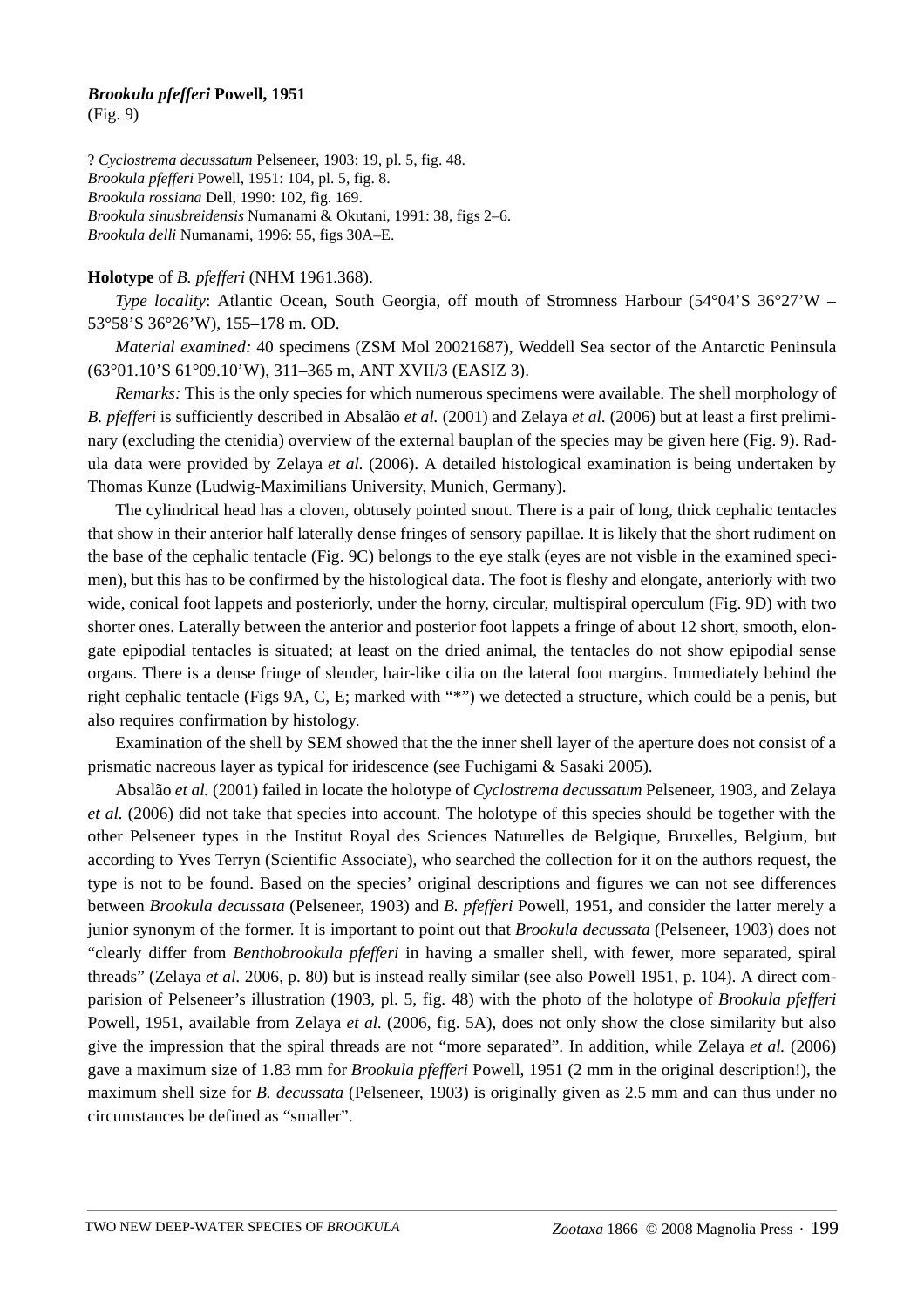

**FIGURE 9:** External anatomy of a dried specimen of *Brookula pfefferi* Powell, 1951 (ZSM Mol 20021687). **A**, right anterior-lateral view. **B**, detail of the right part of the foot, showing the epipodial tentacles and ciliar fringe. **C**, dorso-frontal view. **D**, multispiral operculum. **E**, frontal view. **F**, detail of figure 1C, showing the right cephalic tentacle with the numerous sensory papillae. Scale bars A, C– E 100 µm, B , F 10 µm. **cl** – cilia; **ct** – cephalic tentacle; **ept** – epipodial tentacle; **f** – foot; **fl –** foot lappet; **h** – head; **op** – operculum; **sn** – snout; **sp** – sensory papillae; **\*** – most probable the penis.

## **Revised List of Southern Atlantic Ocean species of** *Brookula*

The Subantarctic and Antarctic sector of the Atlantic Ocean is seemingly the most diverse region for the genus *Brookula*, represented by the following species: *B. argentina*, *B. bohni* sp. nov., *B. calypso*, *B. charlee-*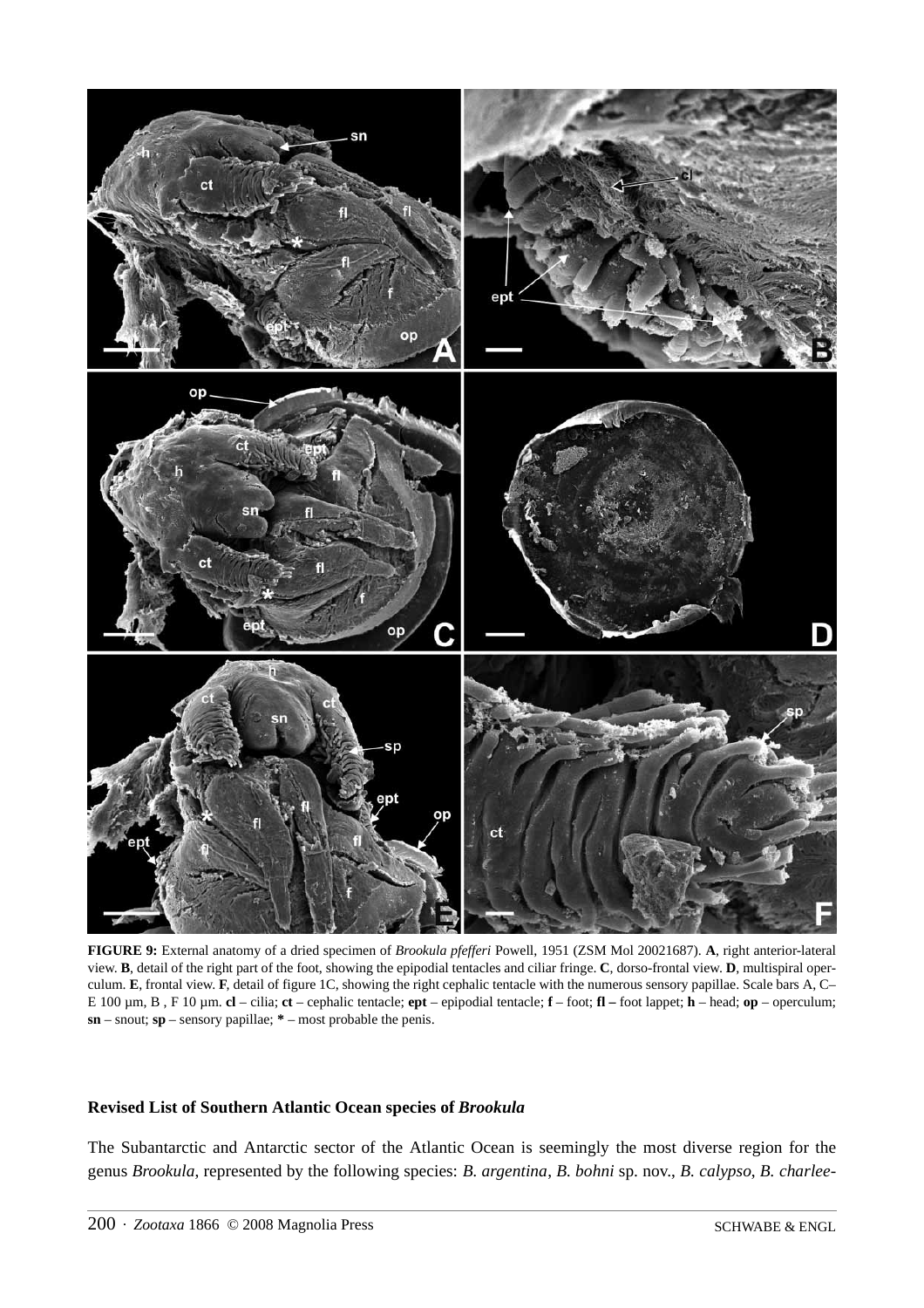*nae* sp. nov., *B. exquisita*, *B. pfefferi*, *B. powelli*, and *B. strebeli*. A ninth species, *B. lamonti* Clarke, 1961, was described from the Scotia Sea but unfortunately neither the shell fragments of the holotype nor the insufficient description permit a defintive assesment of taxonomic status (see Zelaya *et al.* 2006). All other species were well (re)described and may be distinguished with our comparisions tool (Table 3). Some additional described species like *B. sinusbreidensis* Numanami & Okutani, 1991, *B. delli* Numanami, 1996, *B. rossiana* Dell, 1990, and *B. antarctica* Dell, 1990 could not be separated from the above listed species and must be considered merely junior synonyms of them as partly already pointed out by Absalão *et al.* (2001). The first three species are undoubtly conspecific with *B. pfefferi* Powell, 1951, while a comparision of the type material shows that *B. antarctica* Dell, 1990 does not differ from *B. strebeli* Powell, 1951 and thus becomes a junior synonym of the latter.

**TABLE 3:** Comparison of *Brookula* species from the Subantarctic and Antarctic waters of the Southern Atlantic Ocean. Data for species not treated in the present work are extracted from Zelaya *et al.* (2006). **+** stands for "yes", – stands for "no", ± stands for "moderate". \* The maximum shell length is established by the SL/SW ratio of the holotype multiplied by the maximum shell width given in the original description. \*\* includes the maximum shell size of *B. decussata* (see remarks under *B. pfefferi*).

| Species                | max.<br>shell<br>length<br>in mm | $\mathrm{SL}/\mathrm{SW}$<br>ratio > 1 | Umbili-<br>$\,\rm{cus}$<br>with<br>spirals | Suture<br>deep | Aper-<br>ture cir-<br>cular | Umbili-<br>cus<br>wide | Proto-<br>$300 \mu m$               | Axial<br>$\text{conch} = \text{ribs shall}$<br>low | Spire<br>angle $\geq$<br>$90^\circ$     | Axial ribs<br>on last<br>whorl<br>(max.) |
|------------------------|----------------------------------|----------------------------------------|--------------------------------------------|----------------|-----------------------------|------------------------|-------------------------------------|----------------------------------------------------|-----------------------------------------|------------------------------------------|
| B. argentina<br>$[17]$ | 1.22                             | $+$<br>$[1.00 - 1.15]$                 | $\qquad \qquad +$                          | $+$            |                             |                        | $[270 - 300]$<br>$\mu$ m]           | $+$                                                | $[85 - 88^\circ]$                       | 30<br>$[24 - 30]$                        |
| B. bohni<br>$[4]$      | 1.30                             | $+$<br>$[0.91 - 1.11]$                 | $+$                                        | $+$            |                             |                        | $[270 - 280]$<br>$\mu$ m]           | $+$                                                | $[80-85^{\circ}]$                       | 31<br>$[29 - 31]$                        |
| B. calypso<br>$[1]$    | 1.29                             | $\,+\,$<br>[1.07]                      | $\! + \!$                                  |                |                             |                        | [ $295 \,\mu m$ ]                   | $+$                                                | $+$<br>$[90^\circ]$                     | 38                                       |
| B. charleenae<br>$[3]$ | 1.42                             | $\pm$<br>$[0.98 - 1.14]$               |                                            | $+$            | $+$                         |                        | $[270 - 278]$<br>$\mu$ m]           |                                                    | $[0.42 - 0.61]$                         | 28<br>$[26 - 28]$                        |
| B. lamonti<br>$[1]$    | $1.61*$                          | $\pm$<br>[1.12]                        | $\boldsymbol{+}$                           | $+$            |                             |                        | $\overline{?}$                      |                                                    |                                         | 25                                       |
| B. pfefferi<br>$[54]$  | $2.50**$                         | $\pm$<br>$[1.00 - 1.08]$               | $\! + \!$                                  | $+$            | $+$                         |                        | $^{+}$<br>$[330 - 400]$<br>$\mu$ m] | $+$                                                | $[86^\circ]$                            | 38                                       |
| B. strebeli<br>$[15]$  | 1.34                             | $\pm$<br>$[1.16 - 1.24]$               | $+$                                        |                |                             |                        | $^{+}$<br>[about<br>$300 \mu m$ ]   | $+$                                                | $[79.8 - 82^{\circ}]$                   | 20                                       |
| B. powelli<br>[6]      | 1.50                             | $[0.81 - 0.93]$                        | $+$                                        | $+$            | $+$                         | $\qquad \qquad +$      | $+$<br>[about]<br>350 µm]           | $+$                                                | $+$<br>$[93.5 -$<br>$103^{\circ}$ ]     | 37                                       |
| B. exquisita<br>$[13]$ | 1.33                             | $[0.66 - 0.85]$                        | $\! + \!$                                  | $^{+}$         | $\boldsymbol{+}$            | $\! + \!\!\!\!$        | $^{+}$<br>$[300 - 320]$<br>$\mu$ m] | $\pm$                                              | $\boldsymbol{+}$<br>$[105 - 126^\circ]$ | 29<br>$[28 - 29]$                        |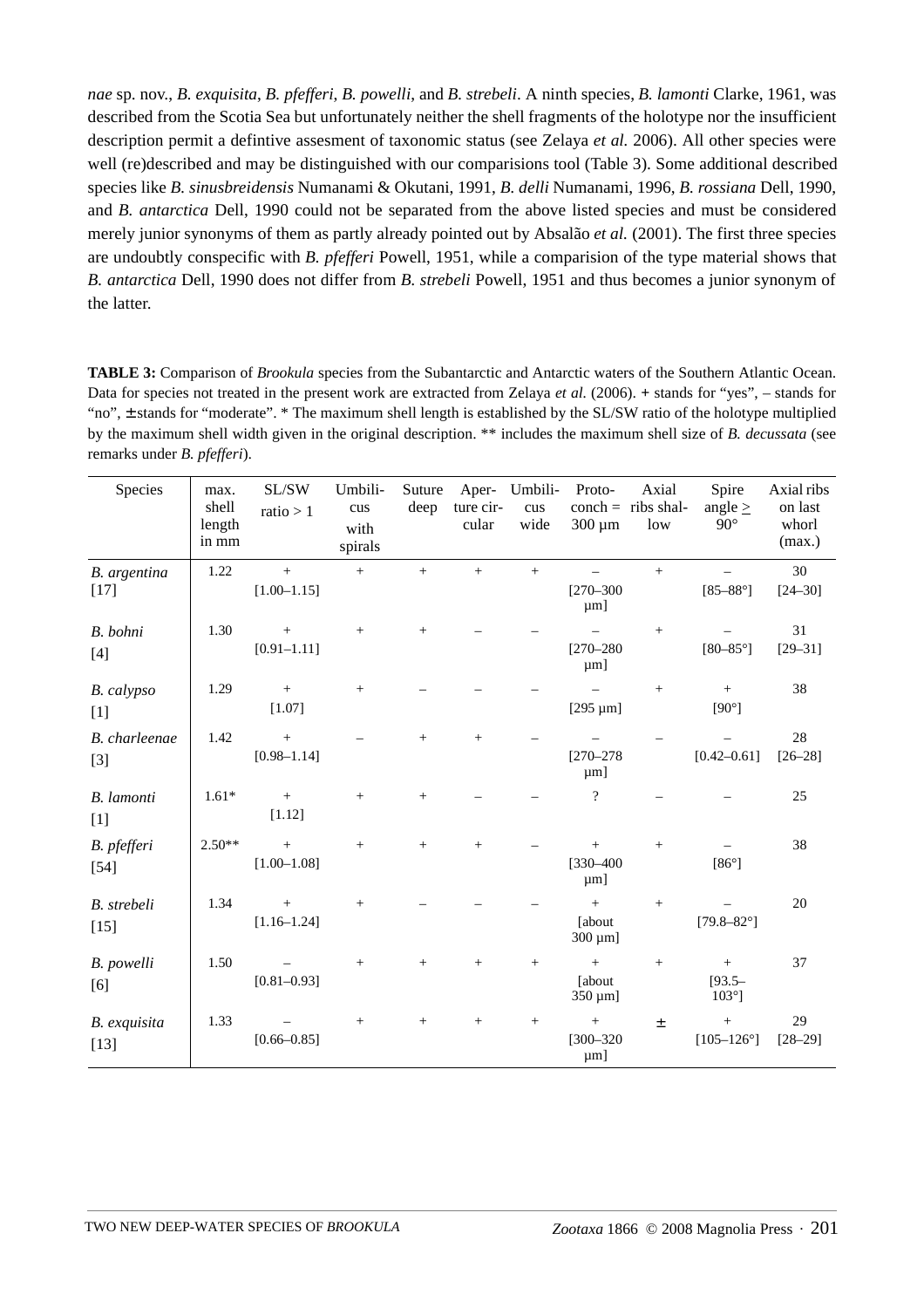#### **Conclusions**

We present here the description of two new species of *Brookula*, namely *Brookula charleenae* and *Brookula bohni*. Shell characteristics permit distinguishing them from the other southern Atlantic congeners (see Table 3). With the new species, the number of Southern Atlantic *Brookula* species increases to nine.

In addition, range extensions are given for *Brookula argentina* (Zelaya, Absalão & Pimenta, 2006) and *B. exquisita* Clarke, 1961. The former was known from South Georgia from 94 m depth only but was collected in the Antarctic Bransfield Strait at 911 m depth. The abyssal *B. exquisita* Clarke, 1961 was also known from South Georgia only, here we add records from the Drake Passage, the South Sandwich Islands, and also from the Northwestern Weddell Sea.

The scarsity of the deep water material does not permit a detailed anatomical study but the large number of specimens of *Brookula pfefferi* enabled us to provide the first account on the soft part morphology of a representative of this genus. However, the observed characteristics are still insufficient to clarify the affiliation of the genus *Brookula* to a family. *Brookula* is a trochiform gastropod of still uncertain systematic placement, though membership in Eucyclinae is rejected based on the uninterrupted peristome in *Brookula* (compare Hickman & McLean 1990).

The argumentation why Zelaya *et al.* (2006) grouped all the Antarctic and Subantarctic species of *Brookula* into the genus *Benthobrookula* Clarke, 1961 is weak. They wrote that the protoconch in *Brookula* compared to *Benthobrookula* is 1) smooth vs fine anostomozing, 2) not inflated vs globose, and 3) smaller (245 vs 300–400 µm). This reasoning based upon the single available SEM picture of a topotype of *Brookula stibarochila* (the type species), available from Warén (1992, fig. 23B). Firstly, this image was taken under a lower magnification than the protoconch examinations of the authors, so it remains unclear whether the surface is smooth or ornamented in the sense of Zelaya *et al.* (2006). The protoconch structure alone is insufficient to separate both taxa (see also Warén 1992, figs 15  $\&$  19), especially as only a part of the involved species were examined (see also Dell 1990) and the fossil records of *Brookula* were not discussed at all. Secondly, the protoconch is inflated but vague. And third, Zelaya *et al.* (2006) grouped species under *Benthobrookula*, which do not have such a large protoconch: e.g., *B. paranaensis* Zelaya, Absalão & Pimenta, 2006 (about 275 µm, p. 82), *B. calypso* (Melvill & Standen, 1912) (about 295 µm, p. 83) and others with about 300 µm wide protoconches. In addition, Zelaya *et al.* (2006) also stated that the genus *Benthobrookula* is restricted to "the South Atlantic Ocean...from Antarctic to Brazilian waters" but obviously they did not take into account species like, e.g., *Brookula iki* Kay, 1979 from Hawaii, *B. tanseimaruae* Tsuchida & Hori, 1996 from Japan (both Pacific Ocean), *B. kerguelensis* Thiele, 1925, *B. sinusbreidensis* Numanami & Okutani, 1991 (= *B. pfefferi* Powell, 1951) (both Southern Indian Ocean), *B. aethiopica* Thiele, 1925 and *B. denseplicata* Thiele, 1925 (both tropical Indian Ocean), which show strong similarities to or belong to their representatives of *Benthobrookula*. In conclusion it may be said that none of the criteria used by Zelaya *et al.* (2006) to separate *Brookula* from *Benthobrookula* is sufficiently well-founded to justify this separation into two genera.

A detailed (including anatomy) study of more material, including the type species, would be necessary to solve the problem. Meanwhile we recommend maintaining the traditional use of the genus *Brookula*.

To disentangle the systematic and taxonomic bedevilment of the genus *Brookula*, further revisers will hopefully also take the Indo-Pacifc species into account and provide morphologic or anatomic studies.

#### **Acknowledgements**

The crew and the sorting team of the RV *Polarstern* are thanked for their professional work at sea. Due to the cooperation of Matthias Glaubrecht (ZMB) and Kathy Way (Natural History Museum London, UK) the study of type material was possible. We thank John A. Howe (Scottish Association for Marine Science, Argyll, UK)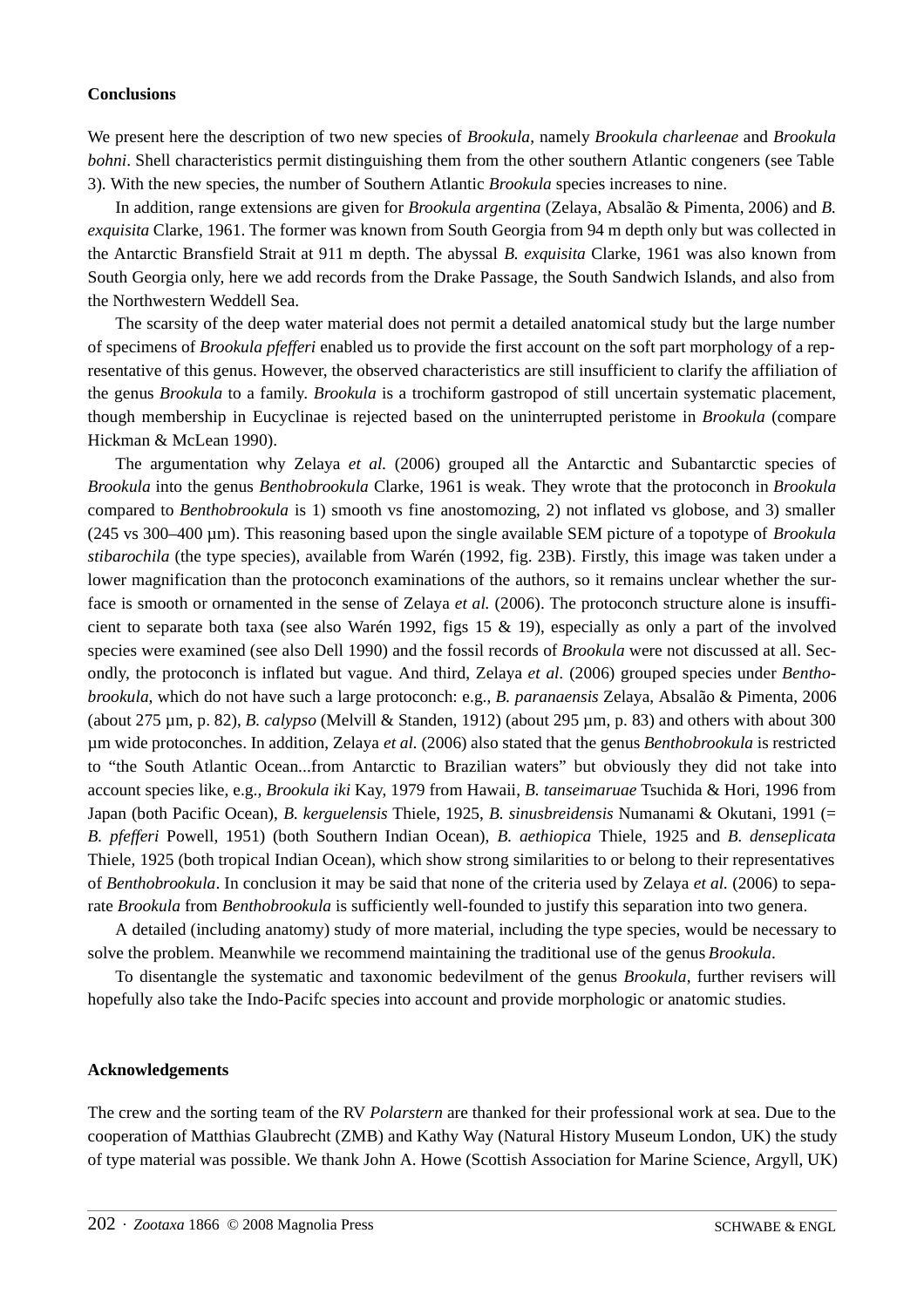for providing sediment data. We also thank David Reid (Natural History Museum, London, UK) for sending literature. Drs. Winston Ponder (Australian Museum Sydney, Australia), Bruce Marshall (Museum of New Zealand Te Papa Tongarewa, Wellington, New Zealand), and Gerhard Haszprunar (ZSM) are thanked for sharing anatomical and morphological information. We thank M. Schrödl (ZSM), D. L. Geiger (Santa Barbara Museum of Natural History, United States of America) and S. Schiaparelli (Museo Nazionale dell'Antartide, Università di Genova, Genova, Italy) for critical comments to an earlier version of the manuscript. This is ANDEEP contribution No. 99.

#### **References**

- Absalão, R.S., Miyaji, C. & Pimenta, A.D. (2001) The genus *Brookula* Iredale, 1912 (Gastropoda, Trochidae) from Brazil: description of a new species, with notes on other South American species. *Zoosystema*, 23 (4), 675–687.
- Absalão, R.S. & Pimenta, A.D. (2005) New records and new species of *Velutonia* Dall, 1913 and *Brookula* Iredale, 1912 from Brazil (Gastropoda, Trochidae). *The Veliger*, 47 (3), 193–201.
- Barros, J.C. Nascimento de, dos Santos, F.N., Santos, M. do CarmoFerrao, Cabral, E. & Acioli, F.D. (2001) Redescoberta de moluscos obtidos durante a "Challenger expedition" (1873-1876): micromoluscos de aguas profundas. *Boletim Tecnico Cientifico do Cepene*, 9 (1), 9–24.
- Bouchet, P. & Rocroi, J.-P. (2005) Classification and nomenclator of gastropod families. *Malacologia*, 47 (1–2), 1–397.
- Clarke, A.H. (1961) Abyssal mollusks from the South Atlantic Ocean. *Bulletin of the Museum of Comparative Zoology*, 125, 345–387.
- Clarke, A.H. (1962) Annotated list and bibliography of the abyssal marine molluscs of the world. *National Museum of Canada Bulletin*, 181, *Biological Series*, 67, i–vi, 1–114.
- Dell, R.K. (1990) Antarctic Mollusca: with special reference to the fauna of the Ross Sea. *Bulletin of the Royal Society of New Zealand*, 27, 1–311.
- Finlay, H.J. (1924) The family Liotiidae, Iredale, in the New Zealand Tertiary: Part 1. The genus *Brookula*. *Transactions and Proceedings of the Royal Society of New Zealand*, 55, 526–531, pl. 53.
- Fuchigami, T. & Sasaki, T. (2005) The shell structure of the Recent Patellogastropoda (Mollusca: Gastropoda). *Paleontological Research*, 9 (2), 143–168.
- Gage, J.D. & Tyler, P.A. (1991) *Deep-sea biology: a natural history of organisms at the deep-sea floor*, Cambridge, UK: Cambridge University Press, pp. 1–504.
- Hickman, C.S. & McLean, J.H. (1990) Systematic revision and suprageneric classification of trochacean gastropods, *Science Series, Natural History Museum of Los Angeles County*, No. 35 i–vi, 1–169.
- Iredale, T. (1912) New generic names and new species of marine Mollusca. *Proceedings of the Malacological Society of London*, 10, 217–228, pl. 9.
- Kay, E.A. (1979) Hawaiian marine shells: Reef and shore fauna of Hawaii. Section 4: Mollusca. *Bernice P. Bishop Museum Special Publication*, 64 (4), i–xviii, 1–653.
- Lindner, G. (1999) *Muscheln und Schnecken der Weltmeere: Aussehen, Vorkommen, Systematik*, 5th edition, München, Wien, Zürich, BLV Verlagsgesellschaft mbH. 319 pp.
- Marshall, B.A. (1988) Skeneidae, Vitrinellidae and Orbitestellidae (Mollusca: Gastropoda) associated with biogenic substrata from bathyal depths off New Zealand and New South Wales. *Journal of Natural History*, 22 (4), 949–1004.
- Numanami, H. (1996) Taxonomic study on Antarctic Gastropods collected by Japanese Antarctic Research Expeditions. *Memoirs of the National Institute of Polar Research, Series E (Biology and Medical Science)*, 39, 1–244.
- Numanami, H. & Okutani, T. (1991) A new species of the genus *Brookula* collected by the icebreaker Shirase from Breid Bay, Antarctica (Gastropoda: Cyclostrematidae). *Venus*, 50 (1), 37–42.
- Pelseneer, P. (1903) Mollusques (Amphineures, Gastropodes et Lamellibranches). *Résultats du Voyage du S. Y. Belgica en 1897-1898-1899 sous le commandement de A. de Gerlache de Gomery, Rapports Scientifiques, Zoologie*, 1–85, pls 1–9.
- Powell, A.W.B. (1937) New species of marine Mollusca from New Zealand. *Discovery Reports*, 15, 153–222, pls 45–56.
- Powell, A.W.B. (1951) Antarctic and Subantarctic Mollusca: Pelecypoda and Gastropoda. *Discovery Reports*, 26, 47– 196.
- Powell, A.W.B. (1960) Antarctic and Subantarctic Mollusca. *Records of the Auckland Institute and Museum*, 5 (3–4), 117–193.
- Powell, A.W.B. (1979) *New Zealand Mollusca. Marine, Land and Freshwater Shells*, William Collins Publishers Ltd, Auckland, i–xiv, 500 pp.
- Schwabe, E., Bohn, J.M, Engl, W., Linse, K. & Schrödl, M. (2007) Rich and rare first insights into species diversity